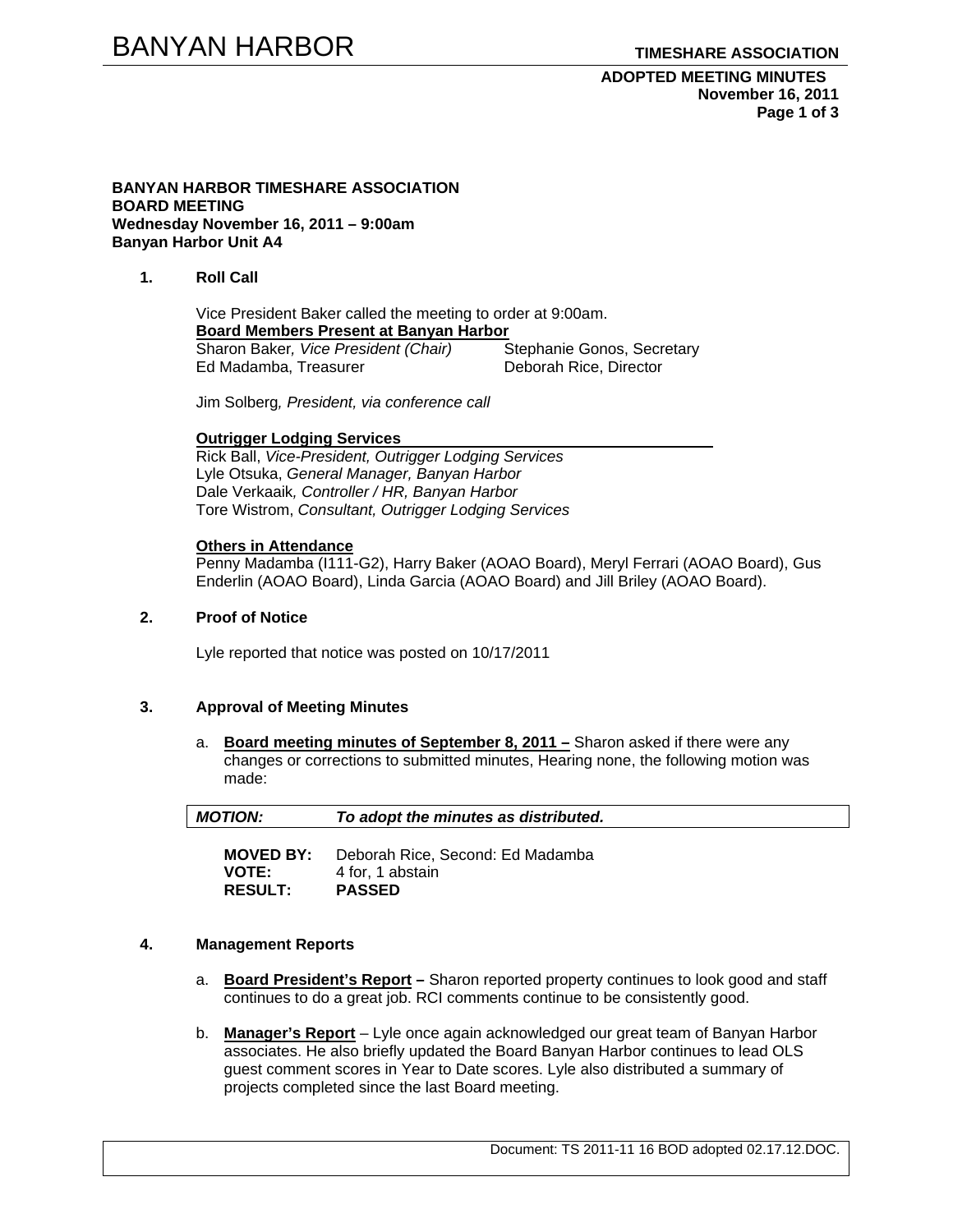## **ADOPTED MEETING MINUTES November 16, 2011 Page 2 of 3**

# **5. Financial Reports**

- a. **September 2011 Financial –** Rick reviewed the financial results through September 2011. Revenues year-to-date exceed budget by \$7,265 due to increased late fee income and expenses were unfavorable to budget due to Electricity fuel surcharges, resulting in a total net surplus year-to-date of \$11,549.
- b. **Reserve Study –** Rick reviewed the reserve study highlighting 2011 projects. Current and future projects will focus on tub replacements and bathroom exhaust fans replacements. Carpet order due in December. We continue to monitor capital projects as to not over-extend ourselves, but to maintain the furnishings, fixtures and equipment of the units. The 20 year Reserve Study, which is reviewed by the Board quarterly continues to be a very good tool to show funding for anticipated future projects.
- c. **Collection –** Rick reported and reviewed a recapped summary of outstanding maintenance fees. Rick also reported we continue to work with owners to keep dues current and are aggressively pursuing foreclosure processing, and to convert foreclosed weeks into dues paying owners.

### **6. Unfinished Business**

- a. **RCI Comment Cards** RCI comments overall continue to receive high marks. Board discussion ensued regarding specific items.
- b. **Other** Hearing no other unfinished business Vice President Baker moved on to new business.

### **7. New Business**

a. **Budget 2012 –** Rick presented the 2012 budget reflecting an increase of 5.9% to offset increasing expenses in health care costs, workers compensation, payroll taxes, electricity, reserve for bad debt and an increase in AOAO maintenance fees. Otherwise staff has done a good job controlling operating expenses. After much discussion Vice President Baker called for a motion and a roll call vote.

| <b>MOTION:</b>                             | To adopt the 2012 budget as presented.                                                                                                                             |
|--------------------------------------------|--------------------------------------------------------------------------------------------------------------------------------------------------------------------|
| <b>MOVED BY:</b><br><b>ROLL CALL VOTE:</b> | Stephanie Gonos, Second: Ed Madamba<br>Jim Solberg (yes), Deborah Rice (yes), Ed Madamba (yes),<br>Stephanie Gonos (yes) and Sharon Baker (yes).<br>Vote Unanimous |
| <b>RESULT:</b>                             | <b>PASSED</b>                                                                                                                                                      |

b. **Timeshare Maintenance fee Payments, for Banked Weeks –** Rick reviewed the policy adopted by the Board back in 2003 and the letter to be mailed to all owners reiterating this policy of full payment of maintenance fee to bank timeshare weeks.